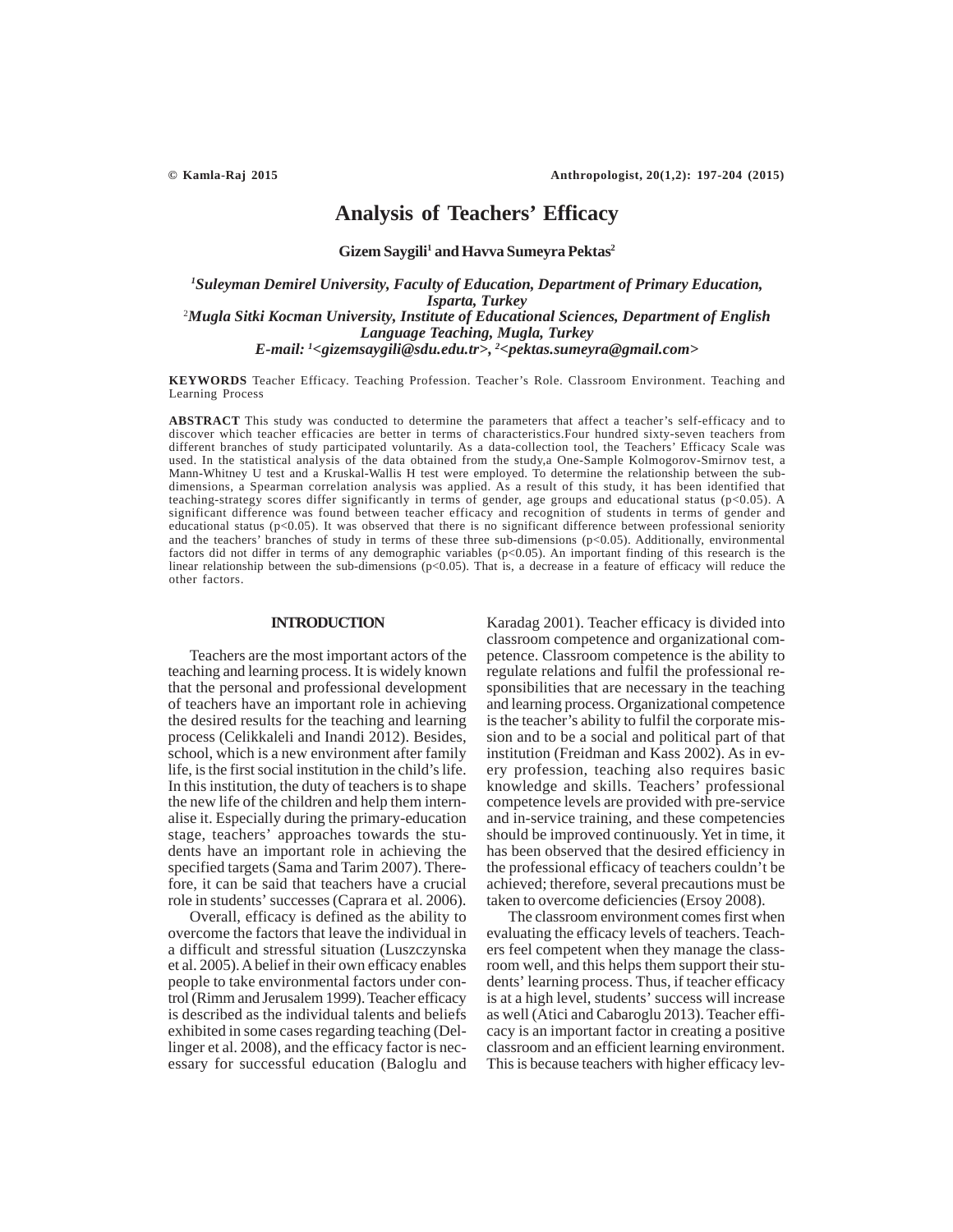els use preventive, long-lasting and positive teaching strategies more often. Students in these classrooms spend most of their time focusing on learning tasks (Atici 2001). Experiences gained by teachers from the very beginning of their professional lives enable them to improve their efficacy. Besides, the capacities of students, daily events, the relationships withthe people around them and self-confidence levels are all factors that increase the level of teacher efficacy (Yeung and Watkins 2000).

In addition to the factor of self-efficacy, qualified and successful teachers can be defined as ones who constantly improve themselves both personally and professionally, and who search for and evaluate these opportunities. Qualified and successful teachers feel confident in their abilities and skills. As a result, to be effective in a teaching environment, they try to improve themselves. In addition, they become insistent to achieve their goal (Seferoglu 2004; Luszczynska et al. 2005). In contrast, some teachers with a high level of teachers can avoid improving themselves because they have high self-esteem (Coskun et al. 2010).

Nowadays, in some research conducted on teacher efficacy, issues such as implementing the curriculum in the classroom, developing an effective education system and increasing students' success have been discussed (Azar 2010). Another important research topic is the extent that teachers see themselves as efficient in their professional lives. That is, teachers' perceptions about their efficacy are closely related to their self-confidence (Ustuner et al. 2009). Teacher efficacy can be affected by many factors, primarily the level of education. Therefore, identifying the factors affecting teacher competence is important. In this study, the efficacy levels of the teachers from different branches of study have been discussed in terms of different variables.

#### **Purpose of Case Study**

The purpose of this study is to determine the parameters that affect a teacher's self-efficacy and to discover which teacher efficacies are better in terms of their characteristics.

## **The Problem of Case Study**

The general purpose of this study is to identify the efficacy of teachers working at primary and high schools connected to the Isparta Provincial Directorate of National Education. In accordance with this purpose, the researchers tried to find answers to the following questions: To what extent do teachers have efficacy? Is there a significant difference among teachers' efficacy levels according to their gender, age, branch of study, educational level and their school's socio-economic level?

## **METHODOLOGY**

#### **Research Design**

This is a descriptive study aiming to find teachers' efficacy with respect to different variables.

## **Sample**

The study was conducted in the 2013–2014 academic year on 467 teachers (249 male and 218 female) working at 27 schools (17 primary schools and 10 high schools) connected to theIsparta Provincial Directorate of National Education (Table 1).

**Table 1: Descriptive statistics about participants**

| Variables                     | Sub-dimensions                        | f   | $\%$ |
|-------------------------------|---------------------------------------|-----|------|
| Gender                        | Male                                  | 249 | 53.3 |
|                               | Female                                | 218 | 46.7 |
|                               | Age Groups 20–30 years                | 99  | 21.2 |
|                               | $31-40$ years                         | 159 | 34.0 |
|                               | $41-50$ years                         | 141 | 30.2 |
|                               | $50+$                                 | 68  | 14.6 |
| <i>Professional</i> 1–5 years |                                       | 46  | 9.9  |
| Seniority                     | $6-10$ years                          | 95  | 20.3 |
|                               | $11-15$ years                         | 136 | 29.1 |
|                               | $15+$ years                           | 190 | 40.7 |
|                               | <i>Educational</i> Associate's degree | 32  | 6.9  |
| <i>Status</i>                 | Bachelor's degree                     | 395 | 84.6 |
|                               | Master's degree                       | 40  | 8.6  |
| Socio-                        | Low                                   | 70  | 15.0 |
| economic                      | Average                               | 290 | 62.1 |
| Status of                     | High                                  | 107 | 22.9 |
| the School                    | English language                      | 54  | 13.1 |
| Branch                        | Primary education                     | 146 | 35.5 |
|                               | Turkish language                      | 59  | 14.4 |
|                               | Science education                     | 77  | 18.7 |
|                               | Social science education              | 75  | 18.2 |

#### **Research Instruments**

In this research, the "Personal Information Form" and "Teacher Efficacy Scale" were used as data-collection tools. This scale was developed by Gibson and Dembo (1984) and adapted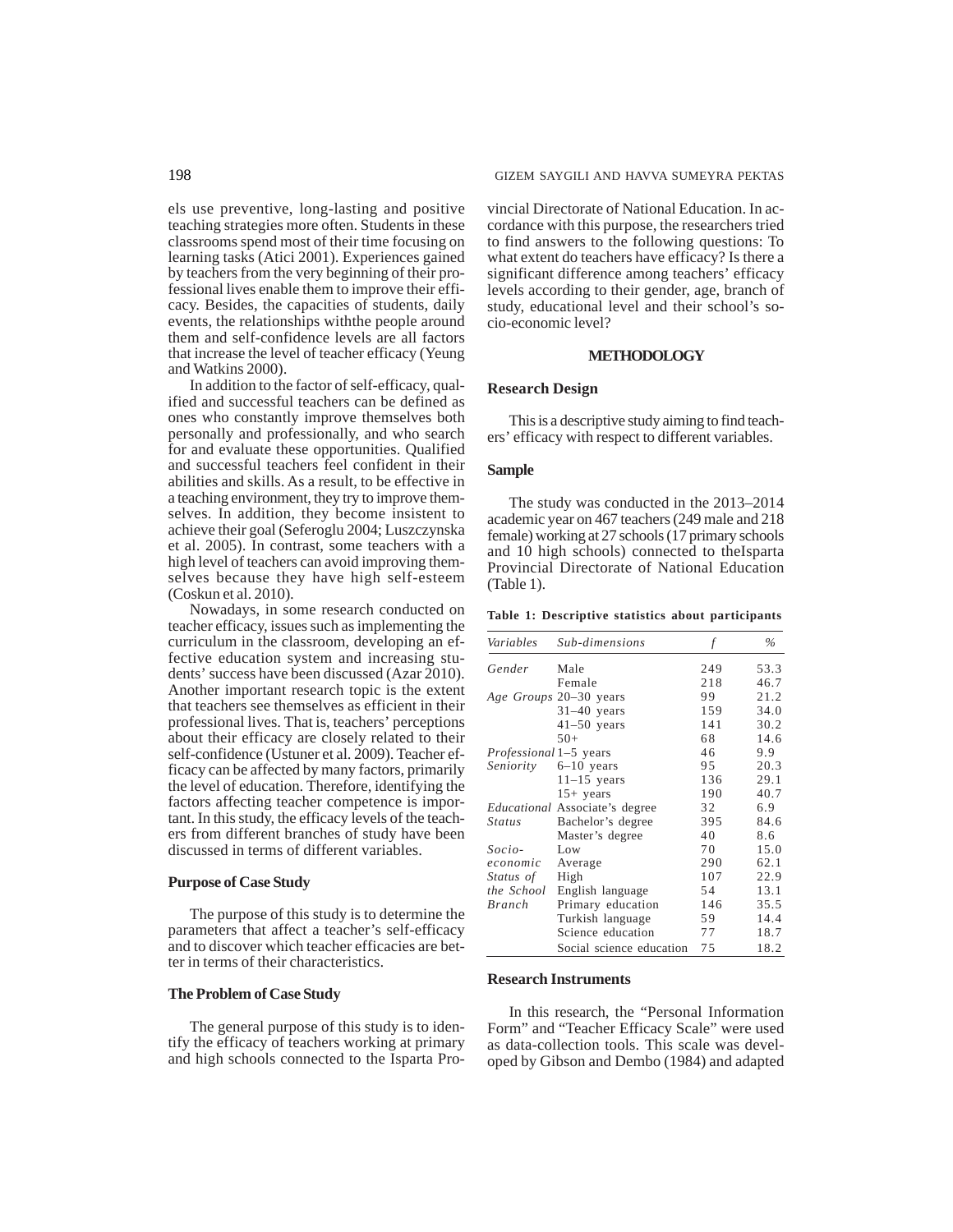to Turkish by Ozkahraman (2012). The scale, which included the four sub-dimensions "teaching strategies", "teacher self-efficacy", "recognizing student" and "environmental factors", is a Likert-type scale consisting of 23 questions. A reliability analysis of the scale was carried out, and as a result, Cronbach's alpha value of the scale related to each sub-dimension was found: .87 for "teaching strategies", .75 for "teacher self-efficacy", .78 for "recognizing students" and .64 for "environmental factors". Cronbach's alpha value of the overall scale was .91. As this value is higher than 0.80, it indicates that this scale is highly reliable for analysis (Tavsancil 2002) (Table 2).

In this study, while the scores obtained from the sub-dimensions of teaching strategies and recognition of students are above the average score, the teacher self-efficacy and environmental factors sub-dimensions are at the average level.

#### **Data Analyses**

The SPSS 15.0 for Windows software was used for analysing the data obtained from the research. Before applying basic statistical analyses, a One-Sample Kolmogorov-Smirnov test was used to analyse whether the data were suitable for a normal distribution or not. Becausenone of the data related to the sub-dimensions of the scale demonstrated a normal distribution, non-parametric analysis techniques were used to analyse the data. A Mann-Whitney U test was used to compare the data related to the sub-dimensions in terms of gender, and a Kruskal-Wallis H test was applied to compare the teachers' age groups, professional seniority, educational level and their fields of study. A Spearman correlation analysis was carried out to examine the relationship between the data and the sub-dimensions.

#### **RESULTS**

Table 3 identifies that the teaching strategies, teacher self-efficacy and recognition-of-student scores of the female participants are significantly higher than the scores of the male participants  $(p<0.05)$ . While there is a significant difference in the teaching-strategies scores only in relation to age groups  $(p<0.05)$ , in terms of educational status, a significant difference has been found in the scores for teaching strategies, teacher selfefficacy and recognition of students  $(p<0.05)$ . No significant difference has been detected in the sub-dimensions of efficacy related to teachers' professional seniority, the socio-economic status of their schools or their branches of study  $(p>0.05)$ . In addition, there is no significant difference between environmental factors and any other variable  $(p>0.05)$ .

## **Results of Post Hoc Analysis of theTeaching Strategies Sub-dimension**

A significant difference has been found between the mean scores of the participants 20–30 years of age and those 31–40 years old, 41–50 years old and  $50+$  years old (p<0.05); the 20–30 age group's mean score is significantly lower than the others. It has been identified that there is a significant difference between the mean scores of the participants with a master's degree and the ones with a bachelor's degree  $(p<0.05)$ : the mean score of the participants with a master's degree has been found significantly lower  $(p<0.05)$ .

## **Results of Post Hoc Analysis of the Teacher Selfefficacy Sub-dimension**

The self-efficacy mean scores of the participants with a master's degree have been found to be significantly lower than both the scores of the participants that graduated with an associ-

**Table 2: Data related to the sub-dimensions of the scale**

| Data related to sub-dimensions                                                                                                                                                  | Sub-dimensions of the scale |                            |                                      |                           |  |  |
|---------------------------------------------------------------------------------------------------------------------------------------------------------------------------------|-----------------------------|----------------------------|--------------------------------------|---------------------------|--|--|
|                                                                                                                                                                                 | Teaching<br>strategies      | Teacher                    | Self-efficacy of the student factors | Recognition Environmental |  |  |
| Number of items                                                                                                                                                                 | 10                          |                            |                                      |                           |  |  |
| The lowest score that can be taken from the scale<br>The highest score that can be taken from the scale<br>Mean scores obtained from sub-dimensions $(X \pm SD)$ 41.1 $\pm 8.9$ | 10<br>60                    | 4<br>2.4<br>$14.9 \pm 4.0$ | 30<br>$20.6 + 4.9$                   | 2.4<br>$13.0 \pm 4.0$     |  |  |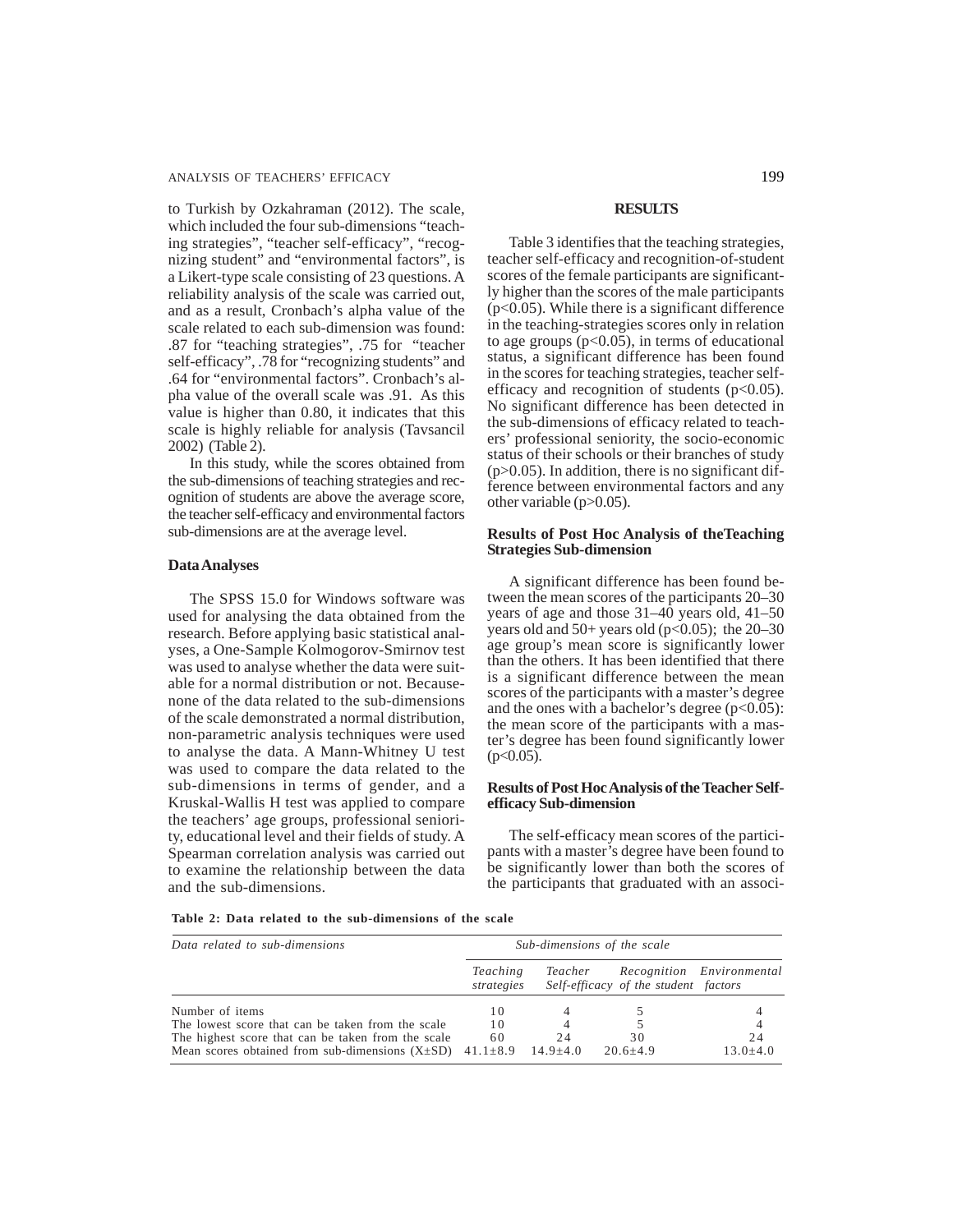|                                                                 |                                                                                                                    |                                                             |                                                                    |                                                                        |                                                                      | Significant level                             |                               |                                        |                                               |
|-----------------------------------------------------------------|--------------------------------------------------------------------------------------------------------------------|-------------------------------------------------------------|--------------------------------------------------------------------|------------------------------------------------------------------------|----------------------------------------------------------------------|-----------------------------------------------|-------------------------------|----------------------------------------|-----------------------------------------------|
| Variables                                                       | Sub-dimenson                                                                                                       | Teaching strategies                                         | Teacher self-efficacy                                              | Recognition of student                                                 | Environmental factors                                                | Teaching strategies                           | Teacher self-efficacy         | Recognition of student                 | Environmental factor                          |
|                                                                 |                                                                                                                    | $X \pm SS$                                                  | $X \pm SS$                                                         | $X \pm SS$                                                             | $X \pm SS$                                                           |                                               |                               |                                        |                                               |
| Gender                                                          | Male<br>$(n=249)$<br>Female                                                                                        | 40.3<br>$\pm 8.9$<br>$42.1 \pm$                             | $14.5 \pm$<br>$\pm 4.0$<br>$15.5 \pm$                              | 20.1<br>±5.0<br>$21.2+$                                                | $\pm 3.8$<br>$13.2 \pm$                                              | $12.9 \pm Z = -2.0$<br>$P = .036$             | $Z = -2.5$<br>$P = .011$      | $\div^2 = -2.5$                        | $Z = -.14$<br>$P = .012$ $P = .885$           |
|                                                                 | $(n=218)$<br>Age Groups 20-30 years<br>$(n=99)$<br>$31-40$ years<br>$(n=159)$                                      | 8.9<br>$38.9+$<br>$\pm 9.4$<br>$41.8 \pm$<br>9.0            | 14.1<br>$14.2 +$<br>$\pm 4.6$<br>$15.2 \pm$<br>4.0                 | 4.8<br>$19.7 \pm$<br>±5.0<br>$21.1 \pm$<br>5.0                         | 4.4<br>$\pm 4.1$<br>$13.5 \pm$<br>4.2                                | $13.4 \pm \div = 8.85$<br>$P = .031$          | $\div^2 = 5.37$<br>$P = .146$ | $-2 = 4.93$                            | $\div^2 = 5.70$<br>$P = .177$ $P = .127$      |
| Professional 1-5 years                                          | $41-50$ years<br>$(n=141)$<br>$50+$ years<br>$(n=68)$                                                              | $41.8 \pm$<br>8.8<br>$41.4\pm$<br>8.2<br>$38.3+$            | $15.4 \pm$<br>3.8<br>$14.6 \pm$<br>3.9<br>$13.8 \pm$               | $20.8 \pm$<br>5.1<br>20.3 <sub>±</sub><br>4.5<br>$18.8 \pm$            | $12.5 \pm$<br>4.0<br>$12.8 \pm$<br>3.7                               | $12.7 \pm \div 6.84$                          | $\div^2$ = 3.65               | $\div^2 = 5.29$                        | $\div^2 = 4.48$                               |
| Seniority                                                       | $(n=46)$<br>$6-10$ years<br>$(n=95)$<br>$11-15$ years<br>$(n=136)$<br>$15+$ yilyears<br>$(n=190)$                  | 9.1<br>$40.2\pm$<br>10<br>41.6±<br>8.8<br>$42.0 \pm$<br>8.3 | 3.9<br>$14.8 \pm$<br>4.7<br>$15.2 \pm$<br>4.0<br>$15.2 \pm$<br>3.7 | 4.9<br>20.3 <sub>±</sub><br>5.3<br>$21.2+$<br>4.9<br>$20.8 \pm$<br>4.7 | 4.2<br>$13.8 \pm$<br>4.6<br>$13.0 \pm 1$<br>4.1<br>$12.8 \pm$<br>3.6 | $P = .077$                                    | $P = .301$                    |                                        | $P = .116$ $P = .186$                         |
| <i>Status</i>                                                   | <i>Educational</i> Associate's<br>degree $(n=32)$<br>Bachelor's<br>degree $(n=395)$<br>Master's degree<br>$(n=40)$ | $41.0\pm$<br>9.2<br>$41.5 \pm$<br>8.7<br>$37.7 \pm$<br>10   | $15.6\pm$<br>4.0<br>$15.1 \pm$<br>4.0<br>$13.6 \pm$<br>4.8         | $21.3+$<br>5.7<br>$20.8 +$<br>4.8<br>$18.6\pm$<br>5.3                  | 2.7<br>$13.2 \pm$<br>4.2<br>$12.2 \pm$<br>3.5                        | $12.6 \pm \frac{.2}{.2} = 7.16$<br>$P = .028$ | $-2 = 8.98$<br>$P = .011$     | $-2 = 8.05$                            | $\frac{.2}{.2}$ 2.08<br>$P = .018$ $P = .353$ |
| Socio-<br>Economic<br>Status of<br><i>the Schools</i> $(n=290)$ | Low $(n=70)$<br>Average<br>High<br>$(n=107)$                                                                       | 40.8 $\pm$<br>10<br>41.2±<br>8.1<br>$41.1 \pm$<br>10        | $14.8 \pm$<br>4.3<br>$15.2 \pm$<br>3.9<br>$14.5 \pm$<br>4.5        | $21.2+$<br>5.2<br>$20.8 +$<br>4.7<br>$19.8 \pm$<br>5.4                 | $12.4 \pm$<br>3.6<br>$13.3+$<br>4.2<br>$12.9+$<br>4.0                | $\div^2 = .46$<br>$P = .791$                  | $\div^2$ = 3.28<br>$P = .193$ | $\div^2 = 5.82$                        | $\div^2$ = 2.04<br>$P = .054$ $P = .360$      |
| <i>Branches of English</i><br>the Teachers language             | $(n=54)$                                                                                                           | $41.5 \pm$<br>8.2                                           | $14.8 \pm$<br>4.1                                                  | 21.9 <sub>±</sub><br>4.4                                               | $13.6 \pm$<br>3.7                                                    | $-2=4.60$<br>$P = .330$                       | $P = .545$                    | $\div2 = 3.07 - 2 = 8.59 \div2 = 1.68$ | $P = .072$ $P = .794$                         |
|                                                                 | Primary<br>education<br>$(n=146)$                                                                                  | 41.0 $\pm$<br>9.9                                           | $15.0 \pm$<br>4.6                                                  | $20.3 \pm 5$<br>5.5                                                    | $12.9\pm$<br>4.6                                                     |                                               |                               |                                        |                                               |
|                                                                 | Turkish language $43.1\pm$<br>$(n=59)$<br>Science education $40.3\pm$                                              | 8.2<br>9.1                                                  | 15.3 <sub>±</sub><br>3.7<br>$14.3 \pm$<br>4.1                      | $21.7 \pm$<br>4.4<br>$19.8 \pm$<br>14.6                                | $13.2 \pm$<br>4.5<br>$13.1 \pm$<br>3.5                               |                                               |                               |                                        |                                               |
|                                                                 | $(n=77)$<br>Social sciences<br>education $(n=75)$ 9.4                                                              | $40.1\pm$                                                   | $15.1 \pm$<br>3.9                                                  | $20.4 \pm$<br>5.3                                                      | $13.4 \pm$<br>4.0                                                    |                                               |                               |                                        |                                               |

**Table 3: Comparison of teacher self-efficacy in terms of demographic variables**

Z=Mann-Whitney U test; ÷ 2= Kruskal-Wallis H test; P= Significance Level

±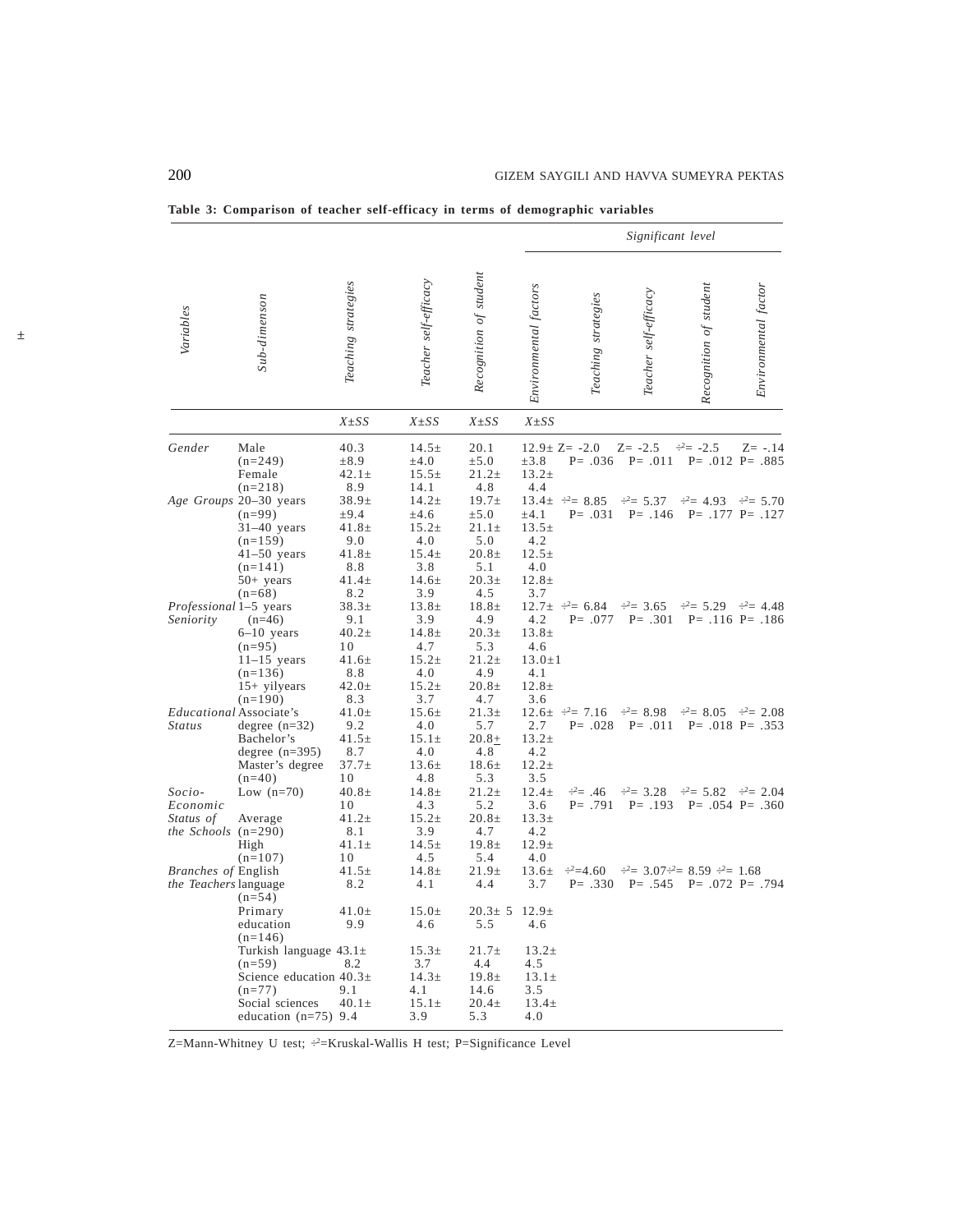ate's degree and those with a bachelor's degree  $(p<0.05)$ .

## **Results of Post Hoc Analysis of the Recognition-of-Student Sub-dimension**

The recognition-of-student mean scores of the participants with a master's degree has been found to be significantly lower than the ones with an associate's degree and the ones with a bachelor's degree  $(p<0.05)$ .

**Table 4: Examining the relationships between the sub-dimensions of the scale**

|               |   | Corre- Teaching Teacher Recog-<br>lation strategies self- nition of |      | efficac student |
|---------------|---|---------------------------------------------------------------------|------|-----------------|
| Teacher       | r | .666                                                                |      |                 |
| self-efficacy | p | .000                                                                |      |                 |
| Recognition   | r | .630                                                                | .614 |                 |
| of student    | p | .000                                                                | .000 |                 |
| Environmental | r | .167                                                                | .257 | .218            |
| factors       | р | .000                                                                | .000 | .000            |

Table 4 identifies that there is a linear and significant relationship among all the sub-dimensions (p<0.05). A decrease in a feature of efficacy will reduce the others, and an increase will enhance the others.

In this research, it is ascertained that the teaching-strategies scores vary significantly in terms of gender, age groups and educational level (p<0.05). It is established that the features of teacher efficacy and recognizing students vary significantly only in terms of gender and educational level ( $p<0.05$ ). There is no significant difference between these three sub-dimensions in terms of teachers' fields of study and professional seniority ( $p<0.05$ ). In addition, it is observed that the environmental factors sub-dimension does not vary in terms of any demographic variable (p<0.05). Another important finding of this research is that there is a linear relationship with a significant level between the sub-dimensions ( $p < 0.05$ ).

## **DISCUSSION**

One of the important findings of this study is that the teaching strategies, teacher self-efficacy and recognition-of-student scores of the female participants are significantly higher than the scores of the male participants. In some stud-

ies in the literature (Cifcili 2008; Kapikiran 2007; Kahyaoglu and Yangin 2007; Ustuner et al. 2009; Coskun et al. 2010; Azar 2010; Altuncekic et al. 2005; Coskun et al. 2009; Seker et al. 2005; Karahanand Balat 2011; Britner and Pajares 2006), it has been established that the self-efficacy levels of the teachers and teacher candidates do not differ in terms of gender. In some studies, it has been found in favour of female teachers (Sunbul and Arslan 2009; Shaid and Thompson 2001), and in some studies it has been found in favour of male teachers (Klassen and Chiu 2010).

When the researchers evaluate the findings of this study and the research results in the literature, it can be clearly seen that there are conflicting results about teacher efficacy in terms of gender. The main reason why these differences occur is that the teachers participating in this study have lived in different environmental conditions, have had different cultural features and have received training from different educational systems. In some research, cultural differences and environmental features in teaching and learning environment are the factors affecting teacher self-efficacy; therefore, it has been highlighted in most of the studies that sufficient information could not be obtained in time (Yeung and Watkins 2000; Luszczynska et al. 2005). In contrast, a change in the social roles of women nowadays lies at the bottom of females' higher level of self-efficacy than males. Today, in the transition from a traditional to a modern society, women who express themselves better and have more self-confidence choose teaching as a profession, and this contributes to their feeling more competent than males in their professional life (Akbas and Celikkaleli 2006).

In this study, it has been identified that the teaching-strategies scores regarding age groups demonstrate a significant difference. This difference results from the teachers in the 20–30 age group. Accordingly, the teaching-strategies scores of the teachers in the 20–30 age group are found to be significantly lower than those teachers with an average age of 31–40, 41–50 and 50+ years of age. According to these findings, it can be said that as the teachers grow older, their perception of efficacy increases.

Teachers who are proficient in the area of classroom management and teaching can develop positive strategies for their lessons. Teachers with a low level of efficacy show a high potential for criticising their students, and their po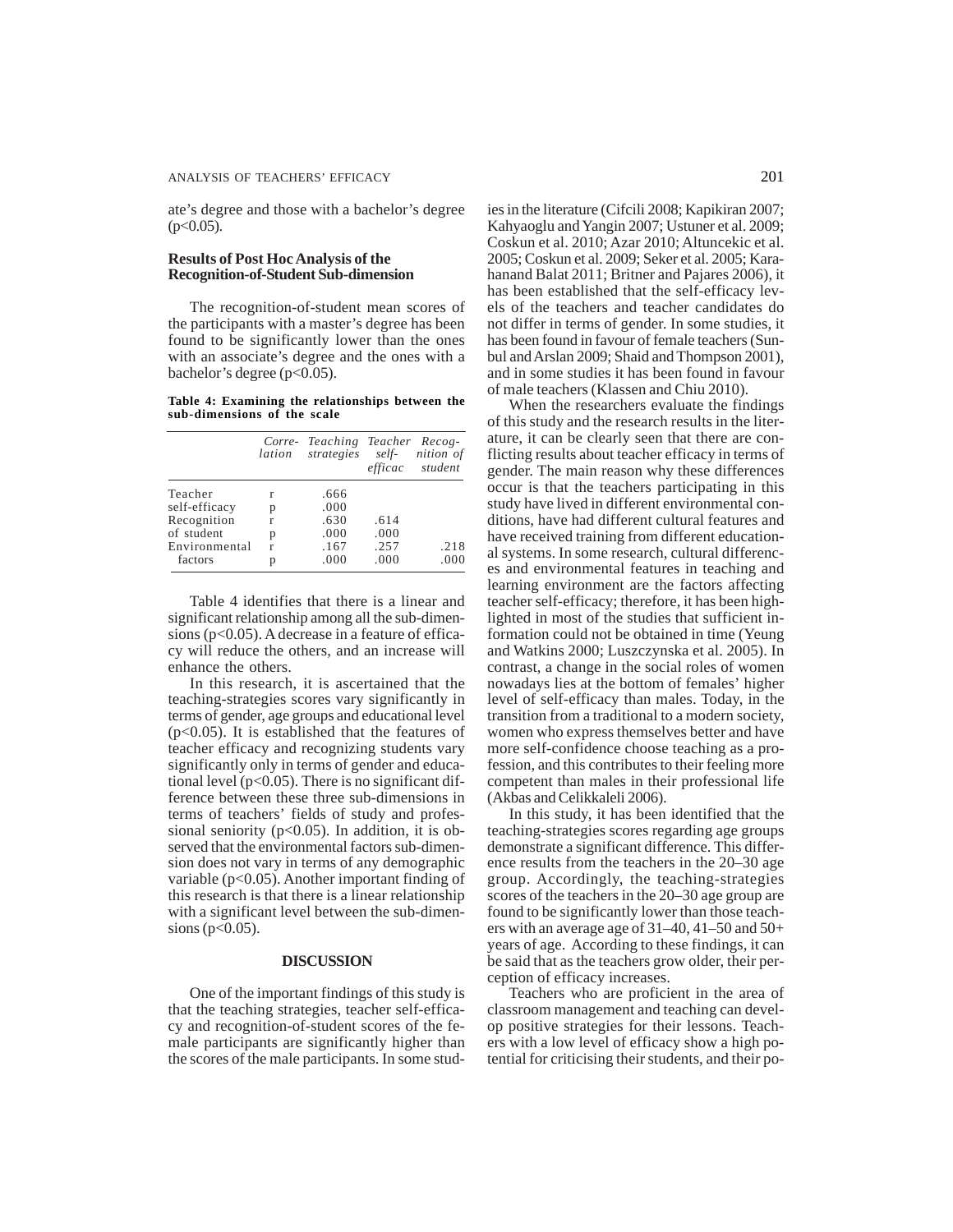tential for encouraging students to find the right answer when they respond incorrectly has been found to be lower (Atici 2001). Therefore, taking precautions against developing the self-efficacy levels of teachers, especially at young ages, will contribute to enhancing teachers' self-efficacy and consequently increase students' successes.

An important finding of this study is that the teaching strategies, teacher self-efficacy and recognition-of-student scores of the teachers regarding educational status significantly vary. According to the results obtained from this study, it has been identified that the teachingstrategies scores of the teachers with a bachelor's degree education are higher than those with a master's degree. Likewise, the teacher self-efficacy scores and recognition-of-student scores of teachers with a bachelor's degree have been found to be higher than those with a master's degree. Because teaching is a complex skill, many factors need to be considered regarding the teaching environment where the teachers have been trained. Thus, teacher-training programs have great importance for preparing teachers to have a good professional career (Egel 2009). From a professional standpoint, well-trained teachers are expected to provide a positive learning environment for their students. Yet, having different approaches and methods of teaching, having different subject areas and different socio-economic status and having different opportunities provided to them for qualified professional development affect teacher self-efficacy levels (Seferoglu 2004). Hence, it can be said that in addition to educational status, factors such as the teaching environment, the facilities provided for the teachers and other external factors are efficient in determining the level of efficacy.

For instance, if you provide those teachers who received a master's degree and have a high level of knowledge in their field with insufficient course material and an inadequate teaching environment, their self-efficacy level will be affected negatively. In addition, in some research it has been found that the educational levels of teachers do not have a significant effect on their professional efficacy (Karahan and Balat 2011).

In this study, it has been established that teaching strategies, recognition of students and teacher self-efficacy do not show a significant difference regarding teachers' professional seniority. While in some similar studies in literature it has been identified that there is no difference in the level of teacher efficacy in terms of professional seniority (Ustuner et al. 2009; Karahan and Balat 2011; Kapikiran 2007), in other studies it has been specified that efficacy levels of teachers with different years of professional seniority differ—as the professional seniority of the teachers enhances, their efficacy level shows a significant increase as well (Sunbul and Arslan 2009; Cifcili 2008; Shaid and Thompson 2001). A teacher having high professional seniority also means that they have moreexperience. It is an expected result that the teaching efficacy of teachers with a high level of professional experience is in direct proportion to their experiences.

In this study, it has been observed that the teaching strategies, recognition-of-student and teacher self-efficacy scores of teachers in terms of the socio-economic status of the schools in which they have been working do not differ significantly. In a similar study conducted by Kapikiran (2007), it has also been found that the professional seniority of the teacher showsno difference in terms of the socio-economic status of the schools. Teachers' efficacy in terms of the schools they work in becomes more of an issue. In the studies, the socio-economic status of the schools generally has not been taken into consideration. This study, in which the socio-economic status of the schools teachers work in has been evaluated, will form an important resource for literature.

Another important finding of this study is that the teaching strategies, recognition-of-students and teacher self-efficacy scores in terms of branches of study do not differ significantly. In similar studies supporting the researchers' findings, it has been identified that there is no significant difference in the level of teacher efficacy according to the variable of the branches of study (Ustuner et al. 2009; Karahan and Balat 2011). On the contrary, in many studies in the literature, it has been found that the attitudes of teachers and teacher candidates towards teaching strategies and professional competence in different branches are at different levels (Seker et al. 2005; Azar 2010; Sunbul and Arslan 2009; Kahyaoglu and Yangin 2007; Coskun et al. 2010; Altuncekic et al. 2005). The features of the materials, the general attitudes of the students towards lessons, teachers' professional competence specific to their fields, and some advantageous and disadvantageous conditions in the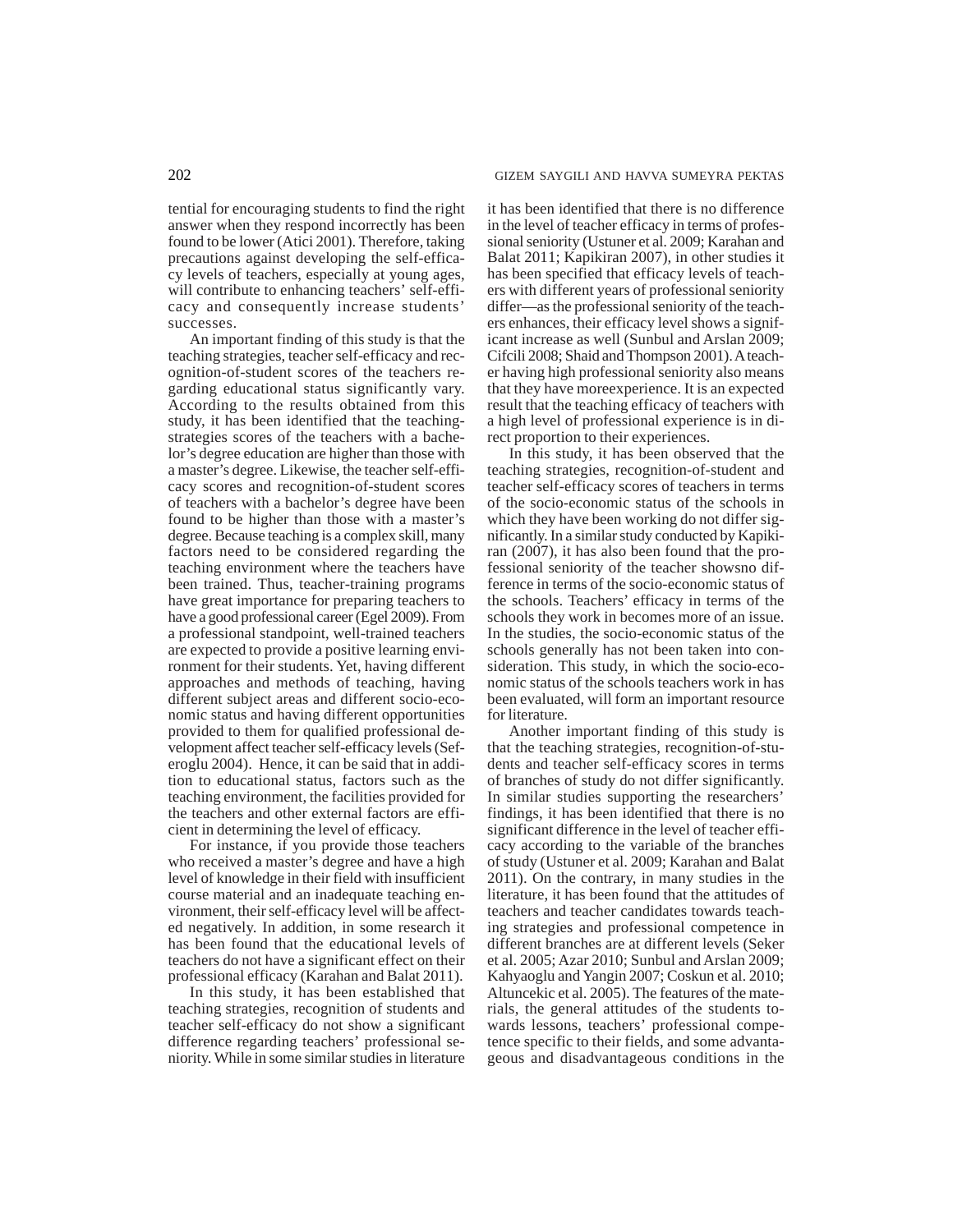## ANALYSIS OF TEACHERS' EFFICACY 203

branches lie at the bottom of the reason for why teachers in different branches have different efficacy levels.

In this study, it has been found that an increase occurring in any of the sub-dimensions causes an enhancement in the other sub-dimensions; therefore, it can be said that there is a positive linear relationship among them. In the various studies conducted, it has been established that the sub-dimensions of efficacy perception are associated with each other and that positive developments occurring in any sub-dimension affect other sub-dimensions positively (Coskun et al. 2010). In another study, a positive correlation has been found between academic efficacy and efficacy related to teaching (Tabancali and Celik 2013). Therefore, beside the correlation between each of the sub-dimensions of efficacy, we can say that there is a significant relationship among the different types of efficacy.

As a result, factors such as gender, educational level and age characteristics affect the professional efficacy of the teachers, whereas it has been identified that the socio-economic status of the schools, the branches of study and professional seniority are the factors that do not affect professional efficacy. It should be noted that teacher efficacy affects students' success directly. Hence, the training of teachers with high professional competence is required by eliminating individual, environmental and educational factors that affect teacher efficacy negatively. In addition, by examining teachers' efficacy levels throughout their professional lives, the shortcomings in their efficacy can be identified, and studies need to be carried out to fulfil these shortcomings.

#### **CONCLUSION**

As a result of this study, it has been identified that the teaching-strategies scores differ significantly in terms of gender, age groups and educational status. A significant difference has been found between the dimensions of teacher efficacy and recognition of students in terms of gender and educational status. It has been observed that there is no significant difference between professional seniority and the teacher's branches of study in terms of these three subdimensions. Additionally, environmental factors did not differ in terms of any demographic variables. It is an important finding of this research

that there is a linear relationship between the sub-dimensions. That is, a decrease in a feature of efficacy will reduce the other factors.

### **RECOMMENDATIONS**

At the end of the study, it is understood that gender and educational level are both important features that affect teacher efficacy. A linear relationship among the efficacy sub-dimensions is an important case to be taken into consideration, because a decrease in one feature of efficacy will reduce the others as well. It is considered that identifying the deficiencies of teachers by carrying out periodic measurements and investigations, along with using the studies in accordance with these findings, will make a contribution toward improving teacher efficacy. Therefore, periodic investigations and measurements about a teacher's efficacy should be carried out to detect shortcomings, and these shortcomings of present teachers need to be fulfilled.

#### **REFERENCES**

- Akbas A, Celikkaleli O 2006. Analysing self-efficacy beliefs of primary education teachers in science education in terms of gender, educational status, types of universities. *Mersin University, Journal of Faculty of Education,* 2(1): 98-110.
- Altuncekic A, Yaman S, Koray O 2005. A study on selfefficacy belief levels and problem solving skills of teacher candidates (Kastamonu city case). *Kastamonu Journal of Education,* 13(1): 93-102.
- Atici M 2001. Teacher efficacy. *Journal of Theory and Practice in Educational Administration,* 7(2): 195- 209.
- Atici M 2001. Classroom management strategies of teachers with low and high level of efficacy. *Journal of Theory and Practice in Educational Administration,* 28: 483-499.
- Atici M, Cabaroglu N 2013. Teacher perception of efficacy in behavioural management Scale. *Cukurova University, Journal of Social Sciences Institute,* 22(2): 223-238.
- Azar A 2010. Self-efficacy beliefs of teacher candidates of secondary school mathematics and science. *ZonguldakKaraelmas University, Journal of Social Sciences Institute,* 6(12): 235-252.
- Baloglu N, Karadag E 2001. The historical development of teacher efficacy and Ohio teacher efficacy scale: Adaptation to Turkish culture-Investigation of Language Validity and Factor analysis. *Journal of Theory and Practice in Educational Administration,* 56: 571-606.
- Britner SL, Pajares F 2006. Sources of science selfefficacy beliefs of middle school students. *Journal of Research in Science Teaching,* 43(5): 485–499.
- Caprara GV, Barbaranelli C, Steca P, Malone PS 2006. Teachers' self-efficacy beliefs as determinants of job